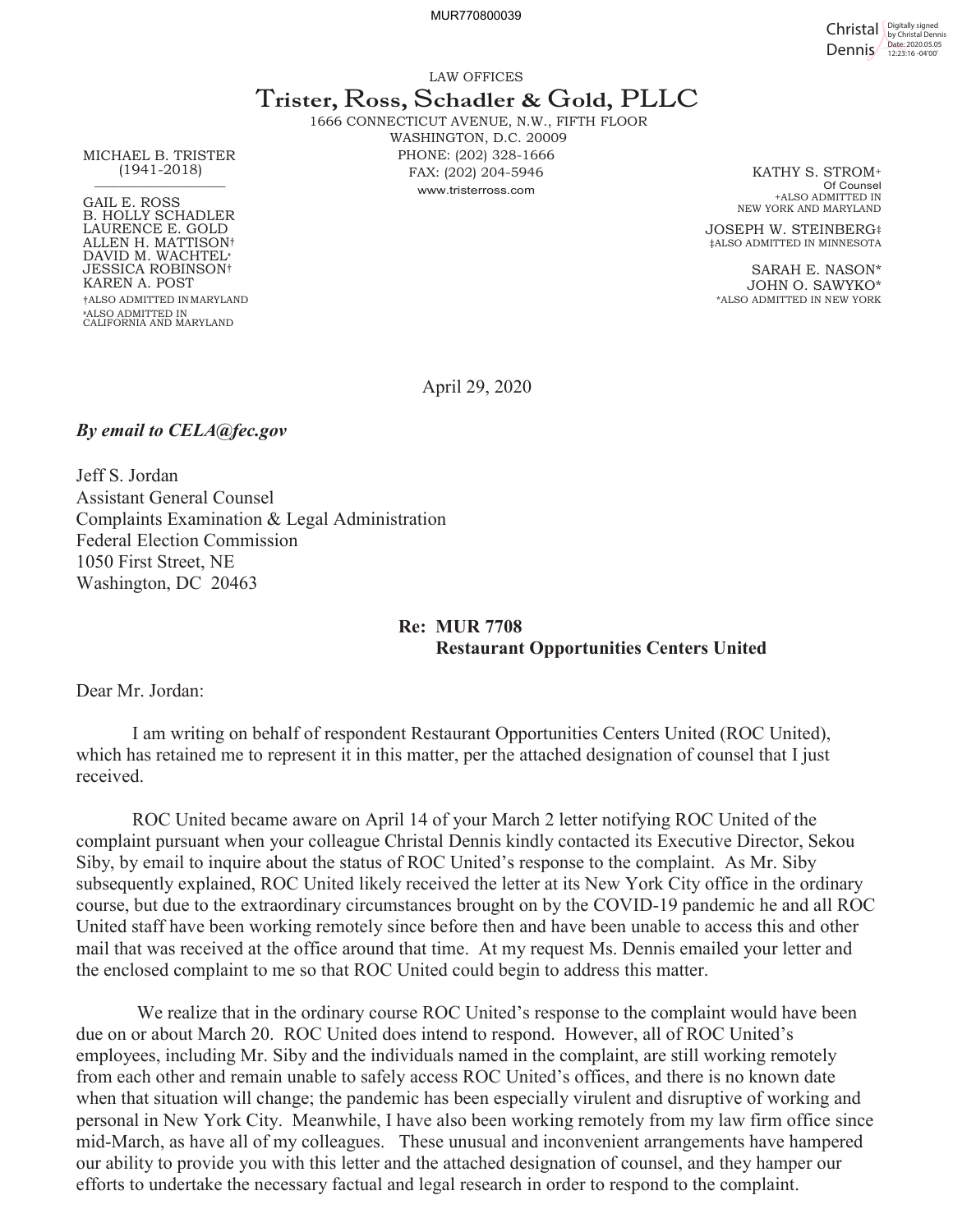For these reasons, ROC United respectfully requests an enlargement of time until May 29 to submit its response. This enlargement of time will have no practical bearing on the operation of the statute of limitations in this matter, as the complaint appears to allege events beginning in February 2019. Nor it appears will it interfere with the Commission's consideration and disposition of the matter at this initial reason-to-believe stage. Even so, ROC United would be willing to enter into a tolling agreement concerning the statute of limitations for the period from March 20 through May 29 if that is deemed necessary in order to grant this request.

Accordingly, respondent ROC United respectfully requests that this brief enlargement of time to respond be granted. Thank you for your consideration.

Yours truly,

Camenne E. Gold

Laurence E. Gold Trister, Ross, Schadler & Gold, PLLC lgold@tristerross.com 202.464.0353

Counsel for Respondent Restaurant Opportunities Centers United